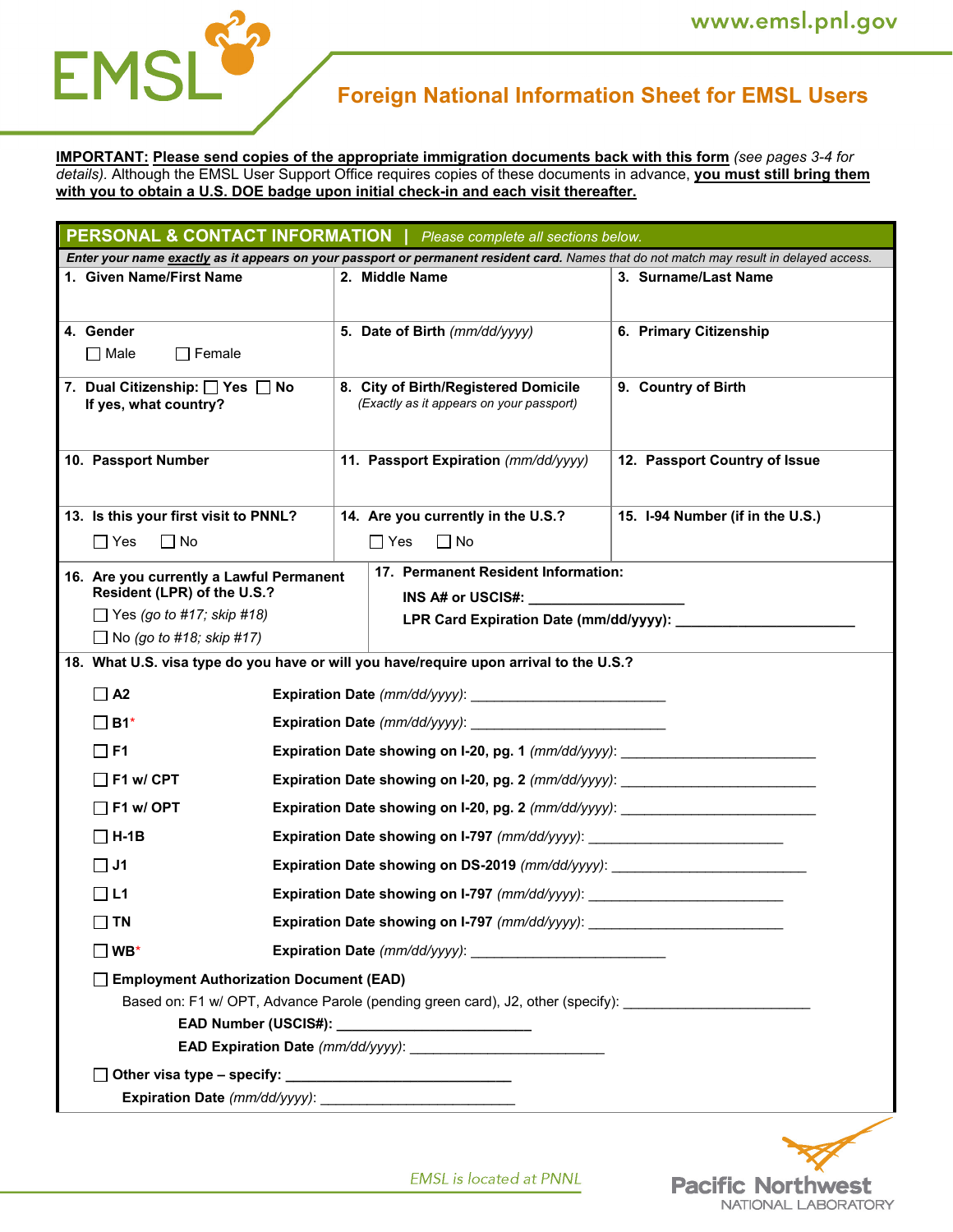\***If you are traveling from outside the U.S., it is EXTREMELY IMPORTANT to confirm that the U.S. Customs and Border Patrol (CBP) officer indicates the purpose as business ("B-1" or "WB") before leaving the Customs area.** See picture below for examples of passport stamps.

#### **A PNNL badge CANNOT be issued to users with a "B-2" or "WT" stamp.**

If the CBP officer indicates the purpose as tourism ("B-2" or "WT"), point out the error and reiterate that you are visiting for a business activity (e.g., to participate in an experiment, receive training on specific techniques or instruments, etc.) and politely ask the CBP officer to correct the record while you remain in the Customs area. Visitors holding tourist status will have to travel back to a Deferred Inspection Site at the port of entry (e.g., Seattle) to get their Admission status corrected. It is much easier to confirm that the correct Admission status is issued while still in the Customs area; ask to speak with a CBP supervisor if needed.



| 19. Institution or Company Name                                                                                                              |  |                                                  | 20. Institution or Company Address<br>No PO boxes if requesting EMSL computational resources |                |
|----------------------------------------------------------------------------------------------------------------------------------------------|--|--------------------------------------------------|----------------------------------------------------------------------------------------------|----------------|
| 21. Work Phone                                                                                                                               |  | 22. Work Fax                                     |                                                                                              | 23. Work Email |
| 24. Title or Position<br>If working toward a Master's or Ph.D. thesis, please specify<br>which and provide your expected date of completion. |  | 25. Funding Source(s)<br>DOE-BER, NIH, NSF, etc. | Who is funding your time on your EMSL project? Ex: your institution,                         |                |

| <b>FOR ONSITE VISITS</b>                                                                                                                                                                                                          |                                     | If you'll be visiting EMSL, please complete all sections below. |                         |  |  |
|-----------------------------------------------------------------------------------------------------------------------------------------------------------------------------------------------------------------------------------|-------------------------------------|-----------------------------------------------------------------|-------------------------|--|--|
| <b>Cell phone</b> (for traveling/onsite days):                                                                                                                                                                                    | <b>Arrival Date:</b>                |                                                                 | <b>Departure Date:</b>  |  |  |
|                                                                                                                                                                                                                                   |                                     |                                                                 |                         |  |  |
| We'll use the educational and personal information below to create a short bio for you that will be shown on our interactive display.<br>The bio is intended to help our staff and other users get to know you while you're here. |                                     |                                                                 |                         |  |  |
| <b>Educational Information</b><br>(ex: which university do/did you attend, degree being<br>pursued/received, previous degrees received and where, etc.)                                                                           |                                     | <b>Personal Information</b><br>(ex: interests, hobbies, etc.)   |                         |  |  |
| <b>EMERGENCY CONTACT(S)</b>   If anything should happen during your visit, please provide the name and phone number of the family<br>member(s) we should contact and their relationship to you.                                   |                                     |                                                                 |                         |  |  |
| <b>Primary Contact</b>                                                                                                                                                                                                            | colleague traveling with you, etc.) | Local Contact (if applicable – ex: roommate,                    | <b>Other Contact(s)</b> |  |  |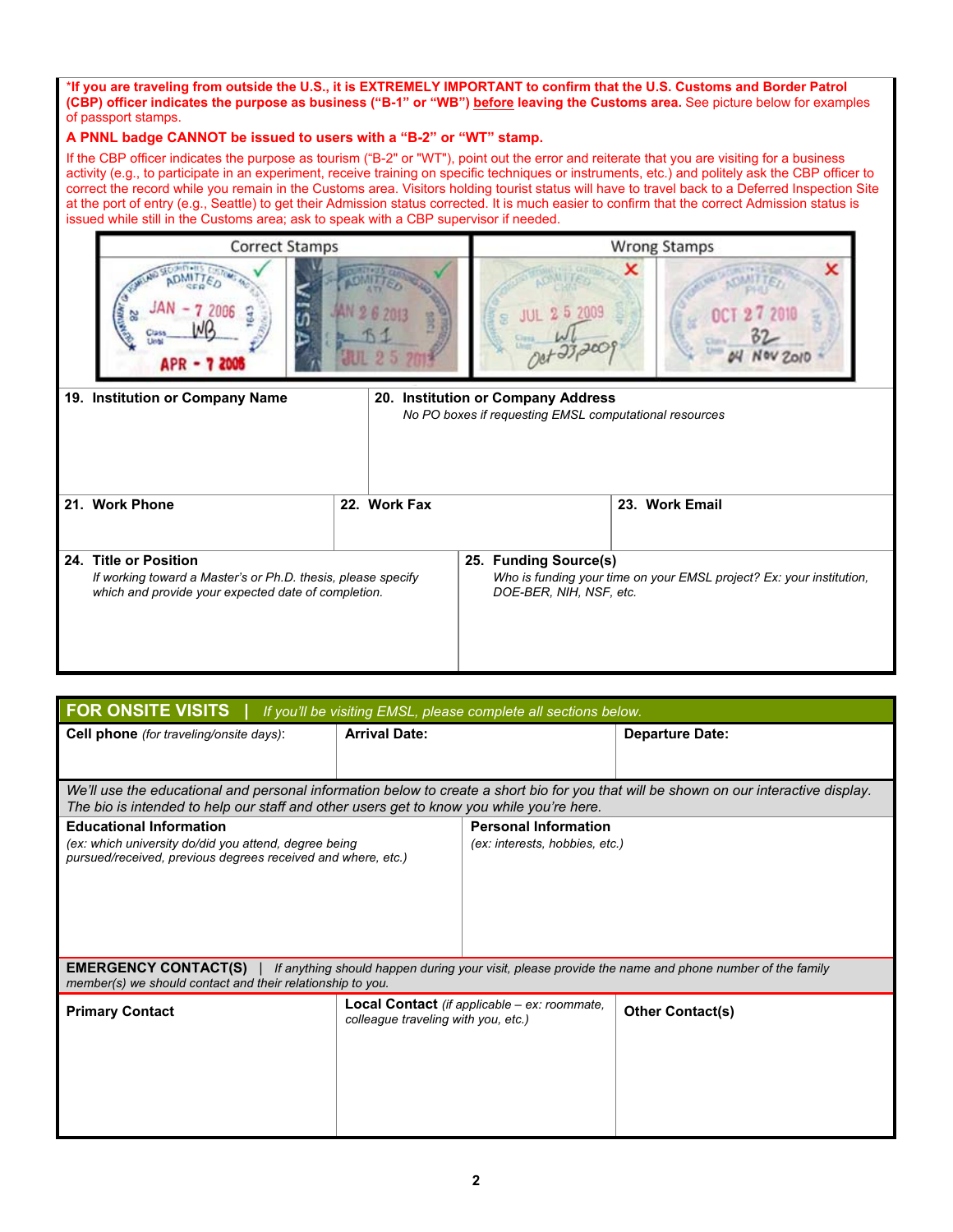### **IDENTIFICATION REQUIREMENTS**

All foreign nationals must bring and present sufficient documentation of current immigration status before a U.S. DOE badge will be issued each time. All offsite/remote interactions and onsite interactions in a **General Access Area (GAA)** with Pacific Northwest Division (PNWD) staff involving DOE projects, equipment, technologies, or information that is not releasable to the public must be processed according to FNVA processing requirements and also provide sufficient immigration documentation prior to exchange of information or access.

Please note that although your host may request immigration documents in advance, **you must still bring these documents to obtain a U.S. DOE badge upon initial check-in and each visit thereafter.**

#### **Non-U.S. Citizens**

Non-U.S. citizens must bring their valid original passport, I-94 or admission stamp in passport, and applicable visa status granted through U.S. Citizenship and Immigration Services (USCIS) or Department of State (e.g., Form I-20 for F1 students, Form DS-2019 for J-1 exchange students, I-797 H-1B approval) to the Pacific Northwest National Laboratory (PNNL) upon their initial check-in and each time their visa status changes thereafter. Individuals with employment authorization cards (EAD) must also bring their card with them upon their initial check-in at PNNL. Intermittent visitors must bring their valid immigration documents each time they visit PNNL.

#### **Lawful Permanent Residents of the United States**

Lawful permanent residents (LPRs) of the United States must bring their permanent resident card (PRC)/green card (or I-551 stamp and must be valid for the duration of the visit or assignment) and a Government-issued identification document which includes a photograph, such as a passport with them upon their initial check-in at PNNL. A driver's license is not acceptable for proof of being "In-Status" with U.S. Citizenship and Immigration Services (USCIS) immigration policies.

#### **J1 Visa Participants (Exchange Visitor Program)**

J1 visa participants who are temporary visitors (non-staff) to the Laboratory send a copy of CV/Resume along with this completed questionnaire to your PNNL Host.

#### **Visa Waiver Program (VWP) Participants**

Visa Waiver Program participants must present original and valid machine-readable passport containing either a valid I-94 card or a valid I-94 admission/entry stamped in the passport.

#### **Canadian and Mexican Citizens**

Canadian citizens must present a valid passport, passport card, enhanced driver's license, or Trusted Traveler Program card (Nexus or FAST).

Mexican citizens must present a passport and valid visa stamp, Border Crossing Card, or Trusted Traveler Program card (SENTRI).

#### **I-94 Arrival/Departure Record**

Nonimmigrant visa holders entering the United States will no longer be issued the white I-94 cards upon entering the United States. Instead, as proof of lawful presence, people in temporary visa status can access their I-94 online and print the document from https://i94.cbp.dhs.gov/I94, as needed.